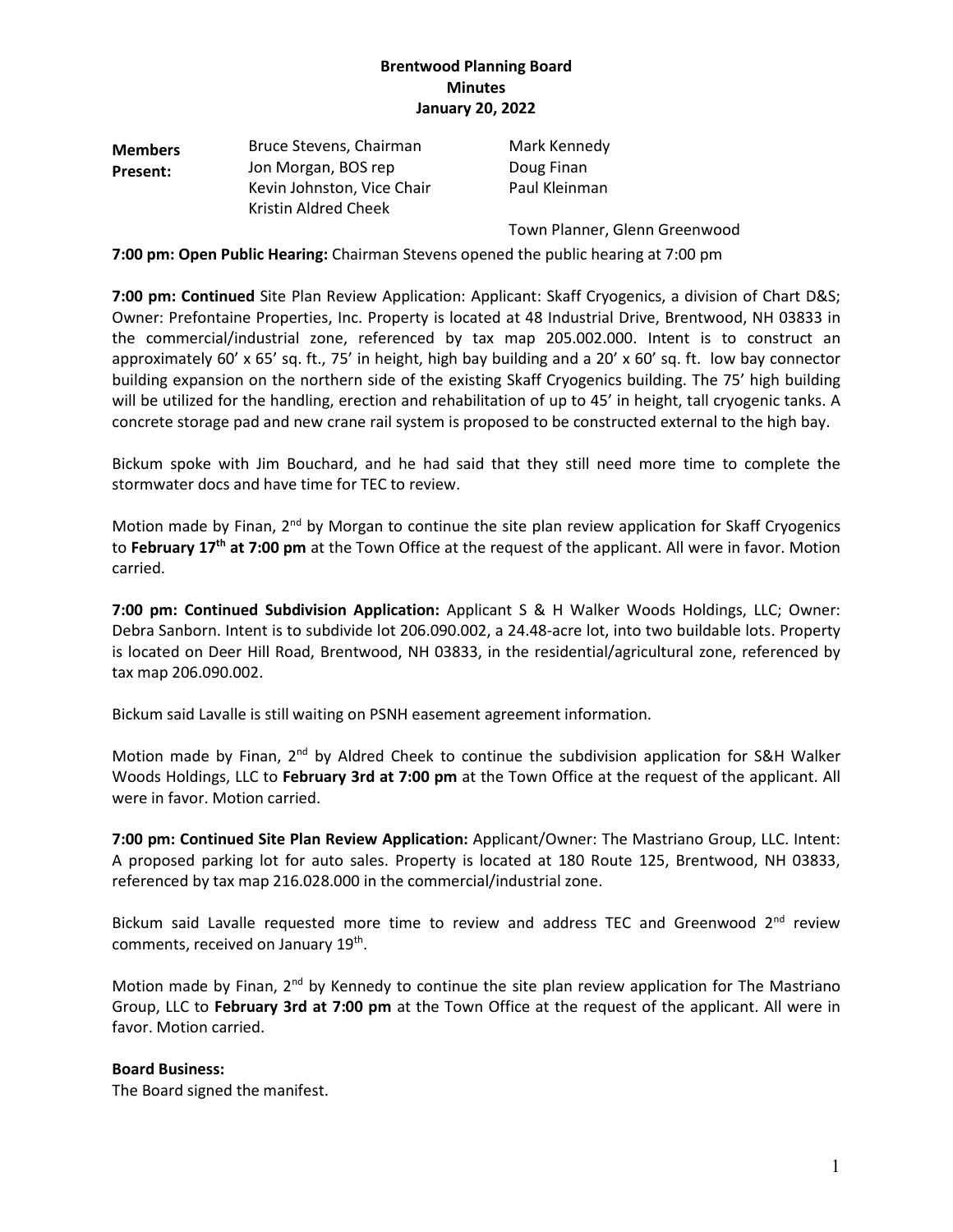### **Brentwood Planning Board Minutes January 20, 2022**

**Lambert:** Greenwood discussed a possible expedited site plan for Greg Lambert, concerning tax maps 209.067.000 & 209.068.000 (southerly lot) and the application process for such, with the Board. Greenwood met with Greg Lambert and Mike Sanborn on Wed. January 19<sup>th</sup> in his office to discuss the excess of material on his current Brentwood Surplus site (209.067) that has limited display areas (less than 1,000 sq. ft.). The proposal Lambert would like to do, is to use his vacant southerly parcel, 209.068 next door, which has previously engineered plans from a previous application for a propane storage facility, which was withdrawn and never approved; variances have been received 2x on this parcel from the ZBA. The Board discussed and recommended that Lambert contact GPI, who did the plan, have them remove the buildings for propane storage and just show storage pads (gravel pads) on areas away from wetlands (which are delineated on the GPI plan) and any limitations, show access from lot 209.067 (Brentwood Surplus), not from Rte. 125; there is an existing gravel driveway area already between the lots, so he can bring excess materials to lot 209.068 to be stored. Greenwood confirmed it would require a new site plan review application with notification and Planning Board approval. Kennedy reiterated so remove the Rte. 125 driveway and buildings on the GPI plan. Greenwood confirmed.

**Brentwood Park, LLC:** Greenwood to ask the Board re: Dave Roberts, 335 Rte. 125; 209.014. The original use of the structure was his construction firm, does the home insulation tenant fall under that umbrella? Greenwood confirmed that Roberts is using a list of about 5 preapproved uses and if his tenants don't fall under an approved use, they need to go. His original approval for Shelter Enterprises was of architectural design and house construction was the business focus, by virtue of that permission, the home insulation in a separate building (lumber storage building) would fall under the parameters of that approval for Shelter Enterprises. Stevens said but that approval was only for the front building, it didn't include other structures there. Spray Foam….did SFC get in? Greenwood and Bickum confirmed that SFC did do a 2<sup>nd</sup> site inspection to get into that building. Kennedy said it's an approved use as long as it's moved to the original building. Board discussed. Greenwood said if the use isn't in the Shelter Enterprise original building (office), then it isn't an extension of the home construction business. Until this Board is confident the cease & desist order that he is working under is met, the Board shouldn't entertain further site plan reviews for the property. Finan was concerned with spray foam chemicals and storage, as it's flammable. Greenwood will call SFC first to discuss the spray foam building and then contact Roberts to let him know that the spray foam would need to be within the original approved building (Shelter Enterprises). The code enforcement action also needs to be resolved.

**MacPherson's Firearms:** A firearm manufacturing license was requested by Vinny Gillis for the 388 Rte. 125 office/retail building location; tax map 208.016. Is this okay or additional approvals needed? Bickum explained that she spoke with James Diozzi with ATF regarding the manufacturing license requested by Vinny Gillis of MacPhersons Firearms (currently at the Castles) and wanted the Board's feedback because even though the building at 388 Rte. 125 is in the commercial/industrial zone, the building on the recorded site plan was noted as retail/office. Stevens said the parking requirement for manufacturing is less than for retail and we ask that change of tenancy be provided to the office. Bickum replied but a lot of times you don't see a change in tenancy letter. Stevens suggested an addendum. Board discussed. Greenwood said there is an approved site plan on file, and this is asking for a change from the approved use on that site so there should be a noticed meeting to add to the uses; an affidavit of amendment. From either the owner or the tenant with a letter of authorization from the property owner. Greenwood said maybe it should have been made clearer for more flexible uses with that original site plan, but they only wanted retail/office. Board determined that an affidavit of amendment to the recorded site plan would spell out manufacturing uses but would require the application and noticing requirements; a condition of the plan should be an approved ATF certification. Aldred Cheek added we need the owner, but we need Vinny to come in and explain his manufacturing business. Stevens said and it should be noted that the entire building would be for manufacturing, warehousing,